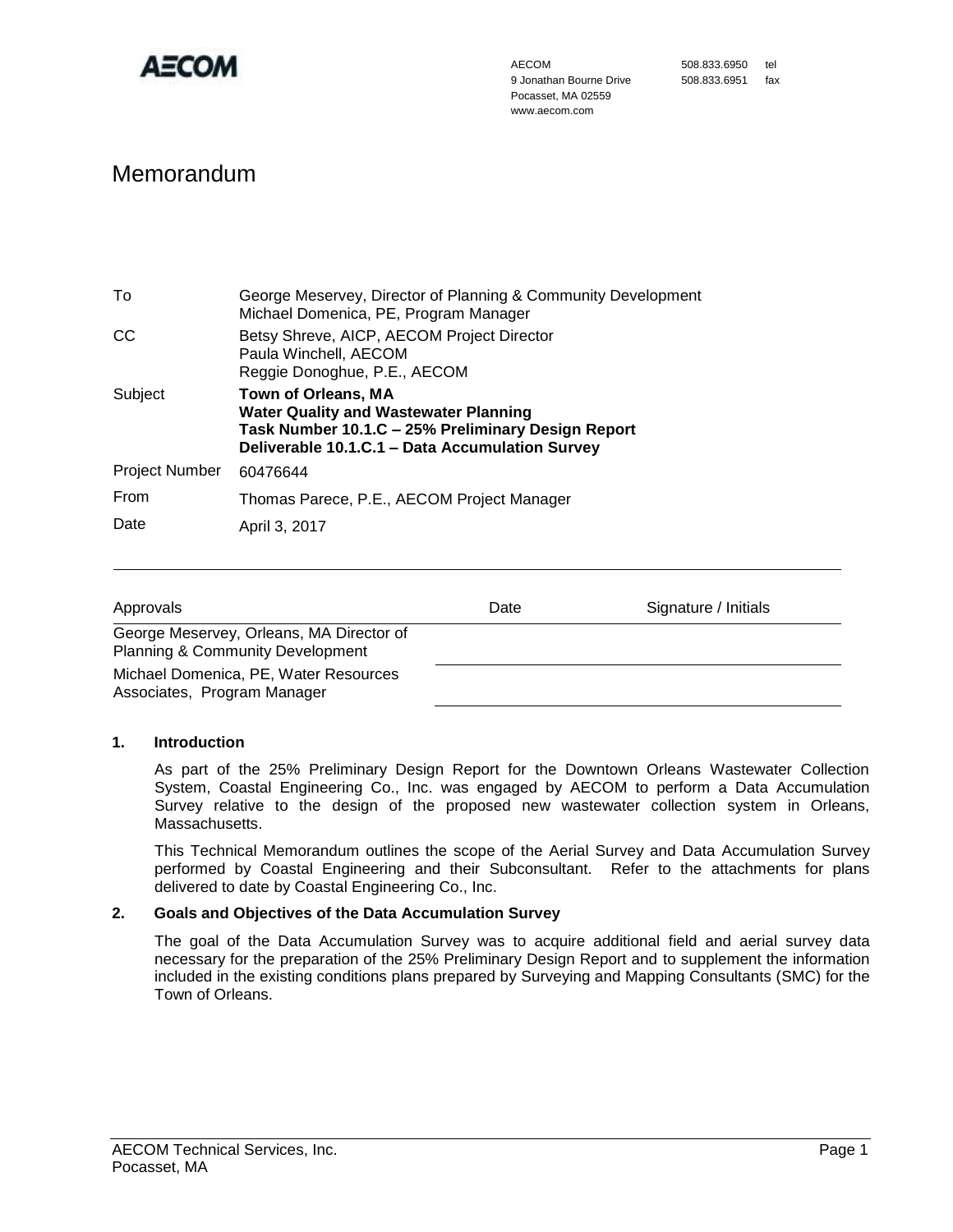## **3. Data Accumulation Survey**

## **A. General**

The Data Accumulation Survey included acquiring additional field and aerial survey data in order to supplement the information included in the existing conditions plans prepared by SMC for the Town of Orleans as necessary for the preparation of the 25% Preliminary Design Report. The aerial survey was flown for the Downtown Orleans area as well as the Meetinghouse area. The imagery acquired for the Meetinghouse area was not processed and will be saved for future use. The following is the scope of the Data Accumulation Survey:

- Perform an aerial photography fly over and photogrammetric mapping for the subject area (performed by Subconsultant to Subcontractor, with ground control provided by Subcontractor);
- Perform supplemental on-ground detailed existing conditions (strip) survey within the limits of the designated right-of-ways (Approximately 6,500 l.f. including Jones Road, Liberty Lane, Locust Road and a portion of Main Street, portion of West Road and a portion of Eldredge Park Way and portion of Lots Hollow Road);
- Perform a supplemental on-ground detailed existing conditions (strip) survey within the limits of the roundabout at Route 28/Route 6A/Canal Road (to update features since completion of the SMC survey);
- Obtain visible utility/dig-safe evidence at ground level within designated right-of-ways of supplemental strip surveys;
- Obtain pipe invert elevations from available records and via observation for accessible drainage structures within supplemental strip survey roadways;
- Establish vertical benchmarks via differential levelling within designated right-of-ways of supplemental strip surveys;
- Obtain sill elevations for buildings within service area (excepting force main portion);
- Perform field checks/survey of control points as shown on November 28, 2016 SMC survey, and review with AECOM;
- Merge photogrammetric mapping data with route portion ground survey data from SMC and the approximately 6,500 l.f. supplemental detailed strip surveys performed by Subcontractor;
- Prepare an Existing Conditions Topographical Survey for use by AECOM;
- Provide digital files of the base survey in current AutoCAD format (Civil3D 2015 or older version) including one DTM surface, XML file, and a PDF. Base survey plans will be on the Mass State Plane coordinate system and NAVD 1988; and
- Perform a (1"=40' scale) Aerial Photography Fly Over for the Meetinghouse Pond Area (performed by subcontractor) and retain imagery for future use only.

## **B. Results of the First Phase of the Data Accumulation Survey**

On January 16, 2017, Coastal Engineering provided the following deliverables and relevant technical information associated with the CAD drawings and files for the first phase of the Data Accumulation Survey:

- 1. PDF Files
	- Cover Sheet based on sheet layout of SMC survey plus new supplemental layout locations for data collected from supplemental roadways; and
	- Sheets 22-30 showing new supplemental survey layout pages for the 6,500+/- l.f. of new roadway survey.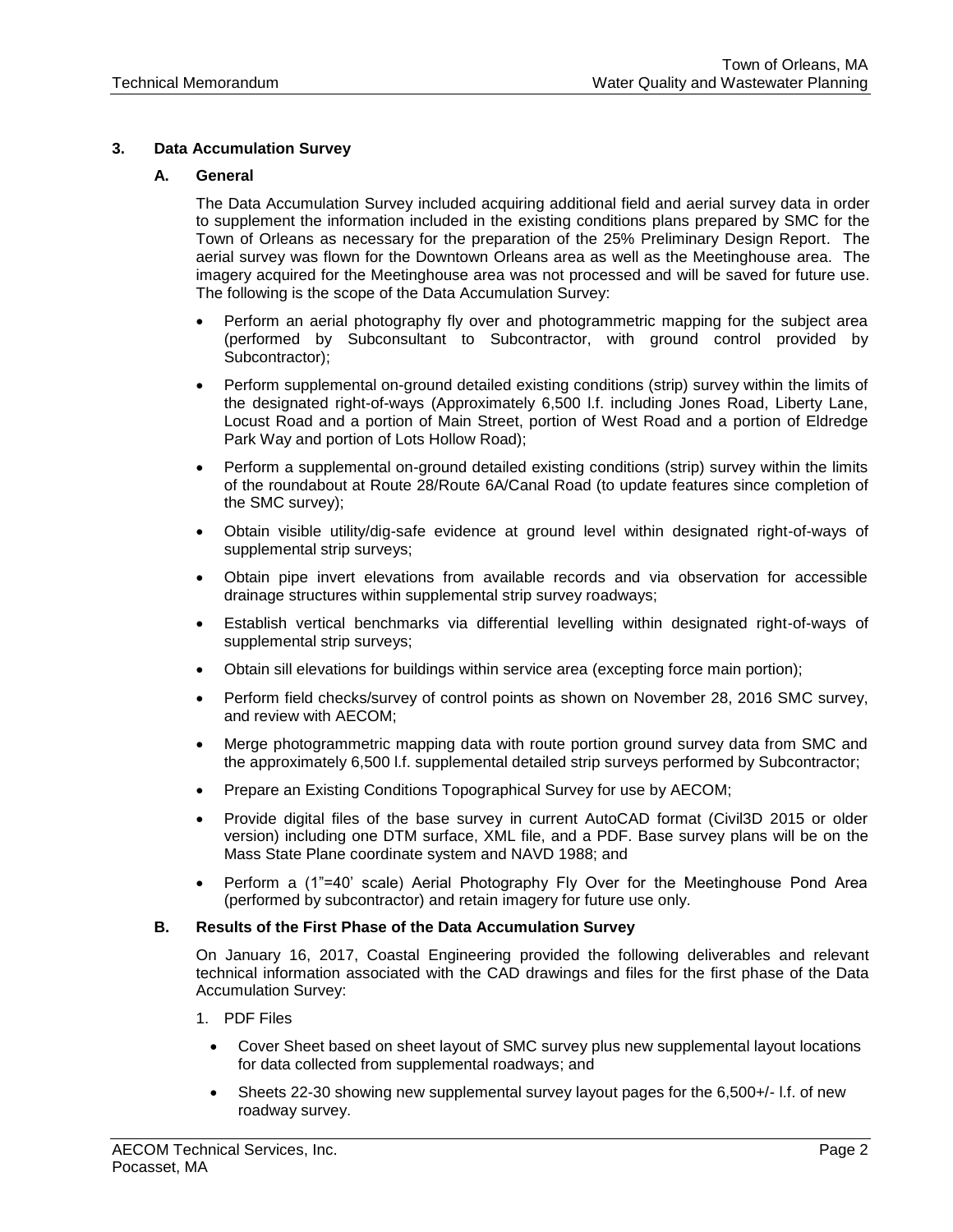- 2. ACAD Files
	- Drawing File (generated in Civil3D 2016, saved in v2013 format
	- The drawing file contains the following:
		- $\circ$  Edge of Pavement and centerline with elevation points for supplemental roadways;
		- o Spot Grades for cross country portion between West Road and Salty Ridge Road;
		- o Contours of supplemental areas;
		- o Sill elevation labels for entire service area (or thresholds and floor elevations, where appropriate;
		- o Point labels and data noting the observation point location of sills/floor/threshold measured;
		- o Layout key sheet for service area; and
		- $\circ$  Miscellaneous building footprints and property line data from Mass GIS outside of the limits of the SMC survey area.
- 3. Data Files
	- XML files and ASCII point files for each individual surface of supplemental roadway area;
	- Coordinate files of data points used to generate surface/topographical information and building information; and
	- Miscellaneous support files generated by ACAD e-transmit export of drawing file information.

## **C. Results of the Second Phase of the Data Accumulation Survey**

The deliverable date for Coastal Engineering Co., Inc. to provide the remaining Data Accumulation and Aerial survey is April 21, 2017. Coastal Engineering Co., Inc. has recently confirmed that they are on track for completion by the deliverable date.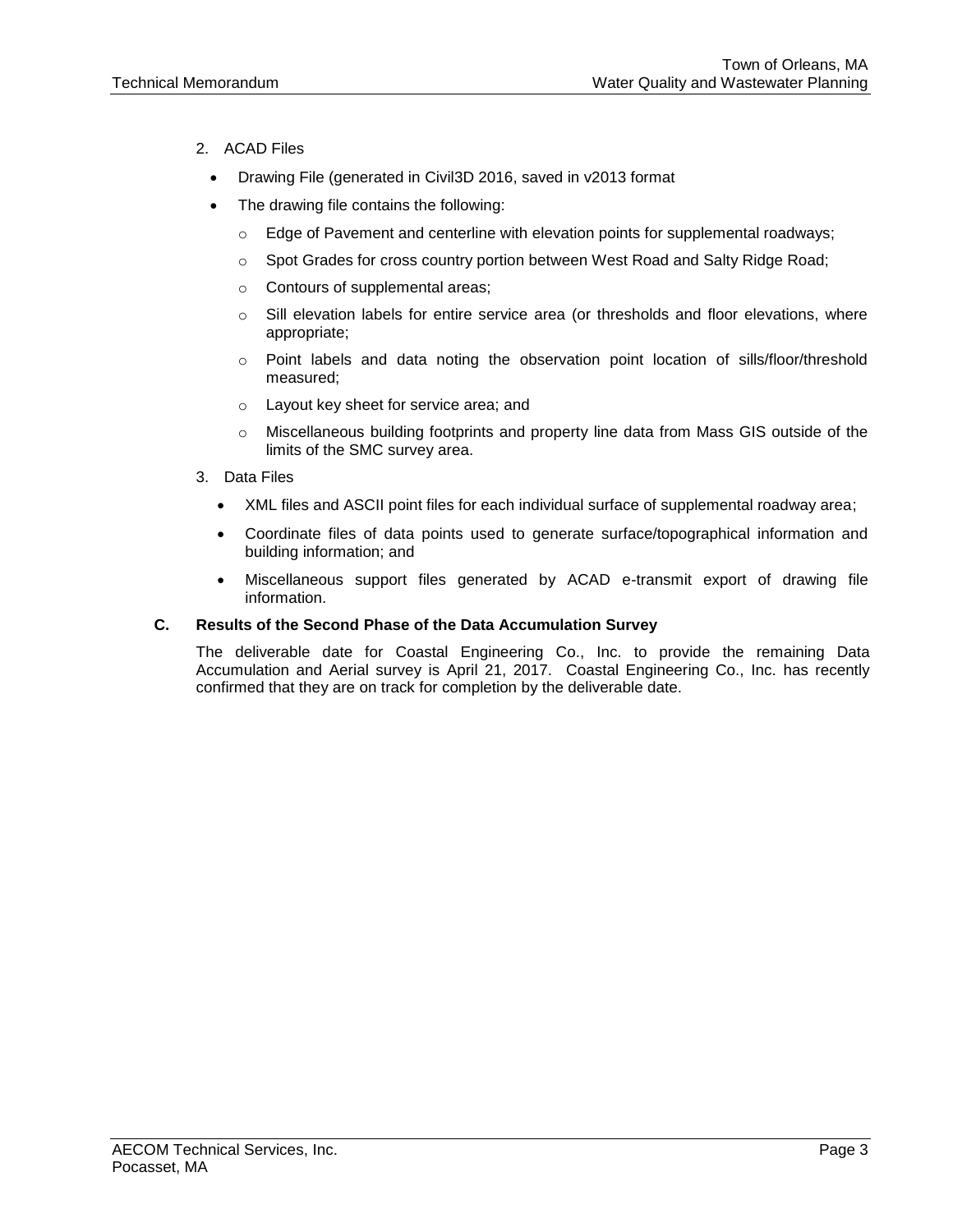